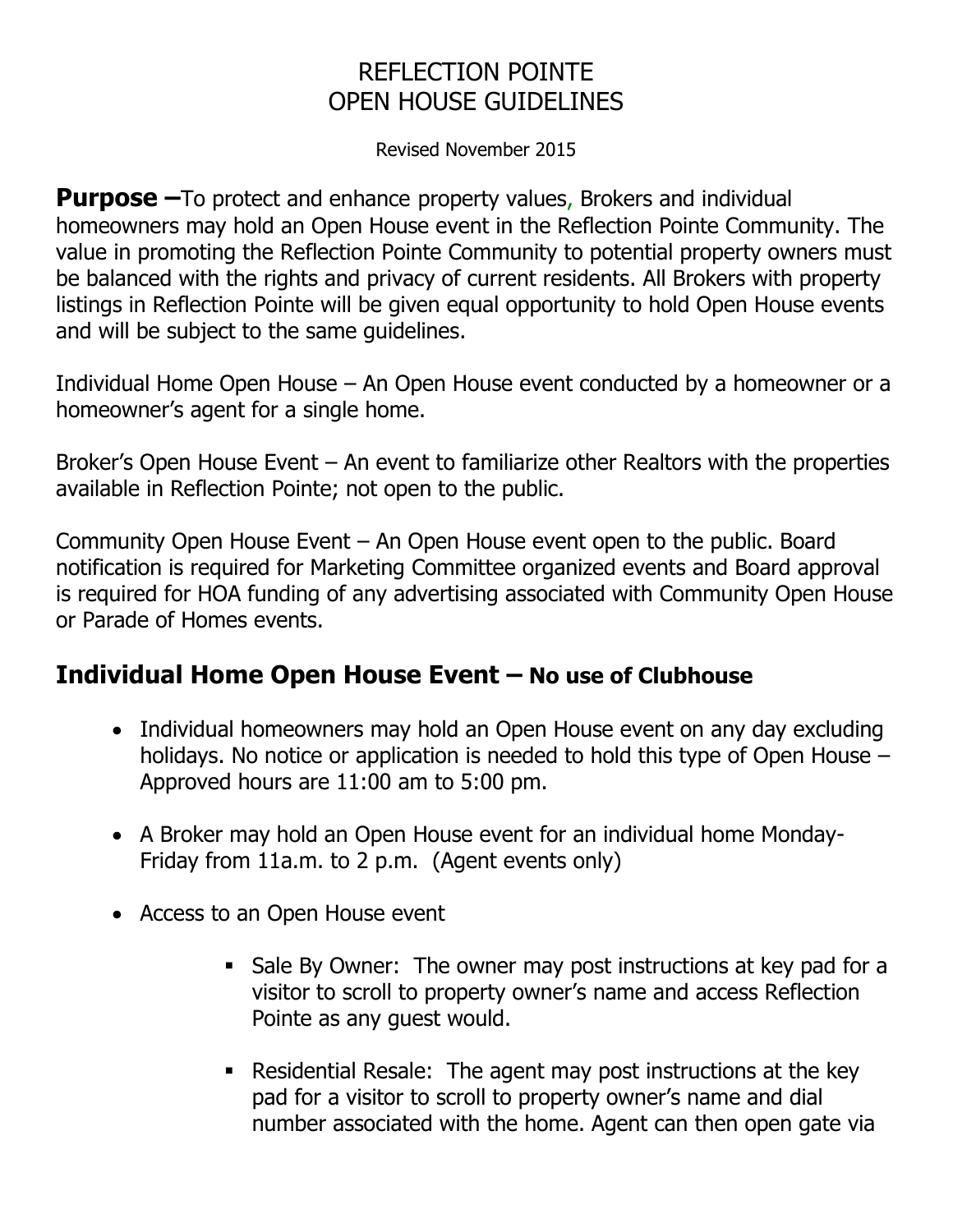phone. If no phone is in the home, contact Cedar Management for alternate means of access.

- New Construction / Residential Lot: The Agent obtains a gate code from Cedar Management for the Open House event. This code will be active for day of the event only. The code may be posted at the keypad to allow visitors to open gate.
- Broker/Owner directional signs (maximum size 12" x 18") may be used to direct visitors from the entrance to the home or lot.
- For a "For Sale by Owner" Open House, the owner may use a standard open house sign purchased at any store.
- For a Broker, an Open House sign at the property will prominently include the name of the Real Estate Company/Companies holding the event as required by North Carolina Real Estate Commission Guidelines.
- All signs are to be removed at the end of the event.

# **Guidelines for Broker and Community Open House Events – Use of Clubhouse**

- Brokers wishing to hold an Open House event at the Reflection Pointe Clubhouse must submit a completed request form to the Reflection Pointe Property Manager. Brokers will be notified by e-mail if the date is approved. No Open House event may be held without approval and advance payment of clubhouse rental fee.
- An Open House sign at the property will prominently include the name of the Real Estate Company/Companies holding the event as required by North Carolina Real Estate Commission Guidelines.
- All expenses, including but not limited to Clubhouse Rental, Decorations, Advertising, Food, Signage, and Clean Up are the responsibility of the Broker/s holding the Open House. Brokers may, at their option, hold combined Open Houses and share expenses.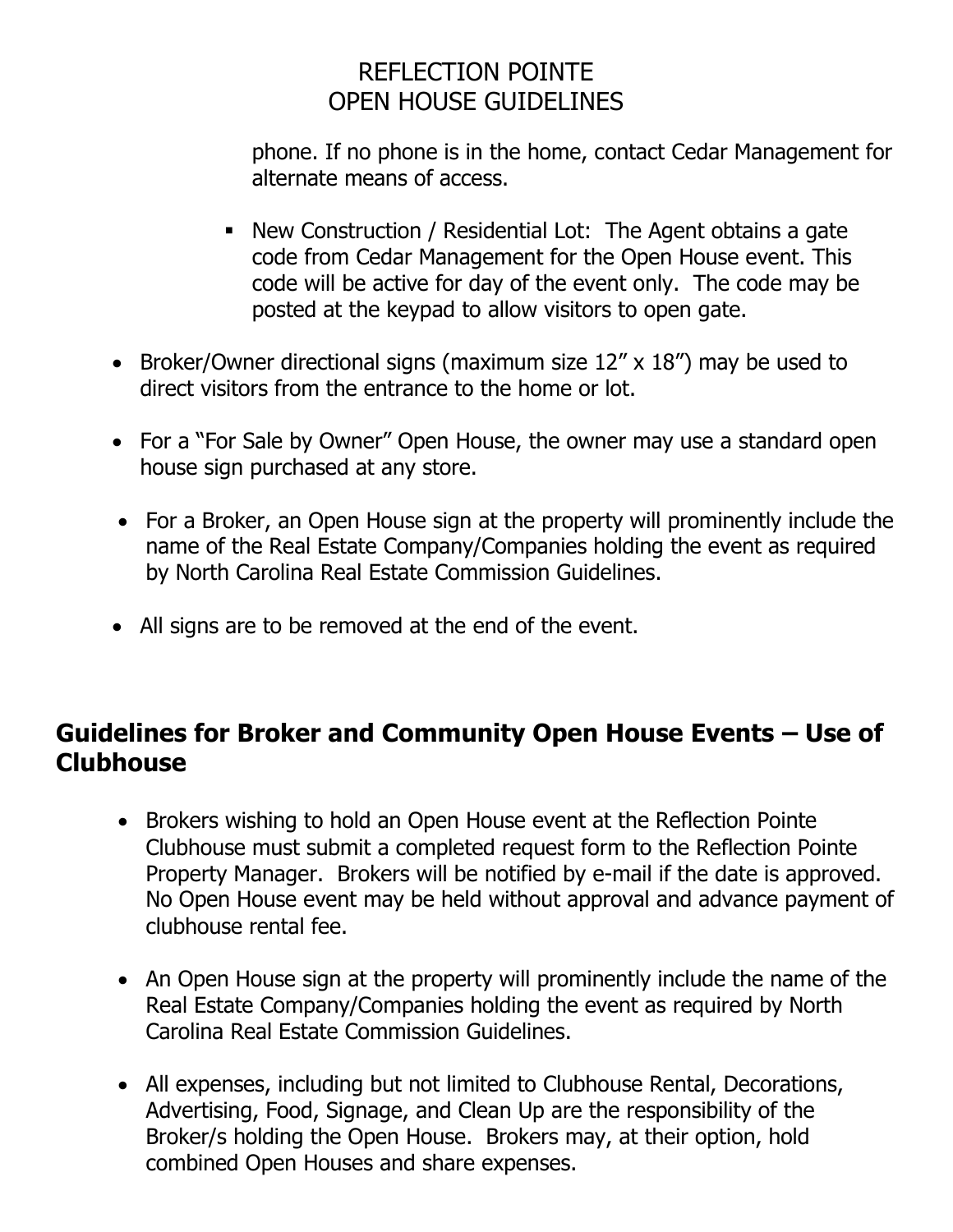- If the Clubhouse is decorated, it must be done so in such a way as not to leave any marks or damage. All decorations must be removed at the conclusion of the Open House.
- The kitchen facilities may be used during Open Houses and as long as it is returned to its original state, including the **removal** of all trash, at the conclusion of the Open House event. A Clubhouse Clean up list is provided on the kitchen counter in the Clubhouse.
- No Broker or Real Estate Company can refer to itself as, or imply that it is, the "Exclusive" or "Official" Marketing entity for Reflection Pointe. Reflection Pointe HOA Board Members may attend Broker or Community Open House events to provide information about the community and to answer questions.

### **Broker Open House Events – Agents Only Event**

- May be held Monday through Thursday (holiday's excluded), 11:00 am until 2:00 pm. Broker Open House events, which require the use of the clubhouse will be limited to one per week. (Includes combined Broker Open House events).
- Broker directional signs are to be used to direct visiting Brokers to Clubhouse and/or to home/property being shown.
- Broker Open House events will focus solely on properties available within Reflection Pointe.
- Property Management will provide a code that the sponsoring agent can post at the keypad for agents visiting event.

### **Community Open House Events – General Public Event**

- May be Held On Sundays (holidays excluded),  $1:00$  pm to  $5:00$  pm
- Will be limited to three per calendar year per Broker with no more than one per quarter per Broker (Includes combined Broker events).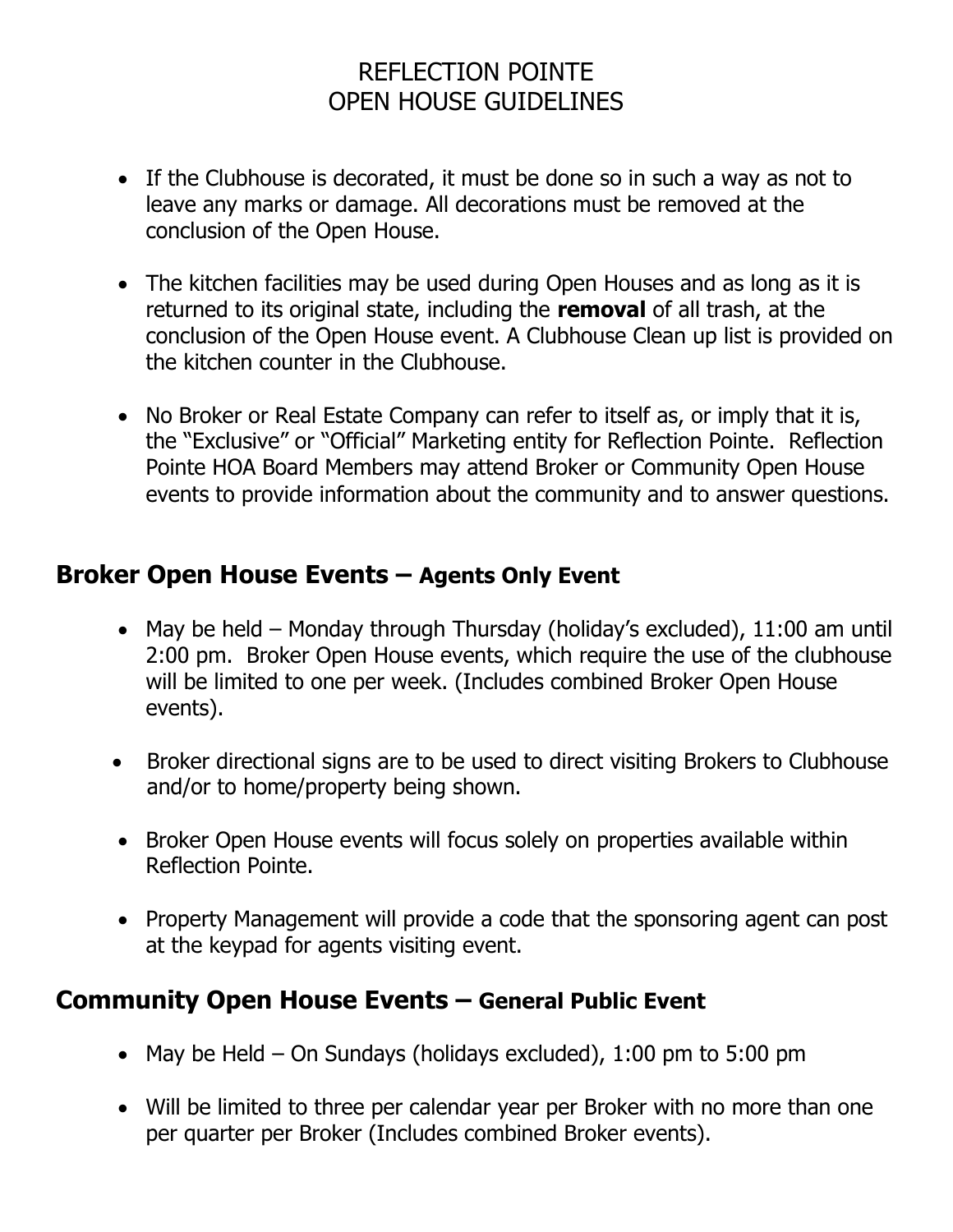All signs must be professionally made, and the following signage will be allowed only during Community Broker Open Houses.

The cost, placement, and removal of the signage are the responsibility of the Realtor/s holding the Open House.

- 1. At Reflection Pointe front entrance Up to two signs reading "Open House Today," not to exceed 18" x 24".
- 2. Inside Reflection Pointe Up to four signs for the purpose of directing people to the clubhouse, not to exceed 18" x 24".
- 3. Helium balloons may be attached to Broker signs and the Clubhouse front steps railing. All balloons must be removed at the conclusion of the open house.
- 4. All Broker signs must be professionally made and include Broker information.
- Open House activities when the Reflection Pointe pool is "open" (seasonal) will be limited to the inside of the Clubhouse and may not take place outside around the pool. Open House events when pool is "closed" (non-seasonal) may allow visitors to access the pool area when accompanied by an agent.
- Open House activities will focus solely on properties available within Reflection Pointe.
- Property Management will provide a code that the Agent may post at the gate.

Note: Failure to comply with these guidelines may result in the loss of privilege for future Open House events.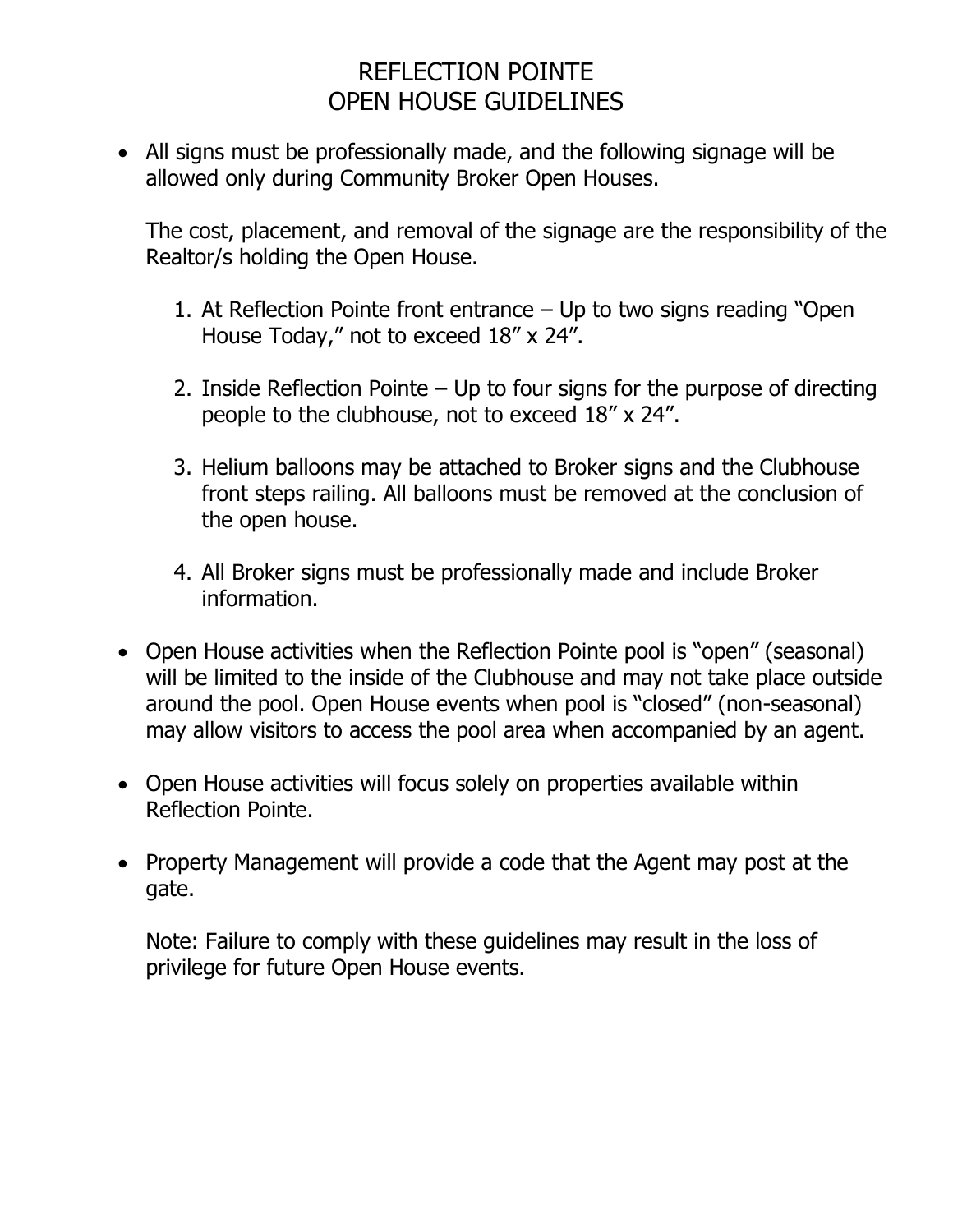#### **Clubhouse Clean Up**

A cleaning service will clean the clubhouse the day after your event. You are responsible for the following:

Return all furniture, including rugs, to their proper place.

Sweep or wipe up any spills on the floor. The broom is located in front closet.

Completely remove all decorations.

Remove all food from refrigerator, freezer, and cabinets.

Wipe off the bar, sink, and stove with cleaning spray.

Wipe spills off of furniture.

Make sure the oven is turned off.

Dispose of all trash. Place trash in plastic bags and place in large trash containers outside of the kitchen door. Trash bags are located under the kitchen sink. **Trash must be removed before you leave.**

Take all personal items, including dish towels, etc. with you. **Everything, including rental furniture must be removed from the Clubhouse by 10:00 am on the day after the event.**

Set all thermostats to 62 degrees for heat, (winter) and 78 degrees for cooling (summer). Lock the covers on the thermostats.

Turn off all lights. Outside lights are on a timer, they do not have to be set.

Lock all doors, including doors to the patio area.

**All of this information is provided in a notebook on the kitchen counter in the Clubhouse. The notebook also has the phone number for Cedar Management in the event there are any problems with the building.**

**A Clean Up/Closing checklist will also be provided on the kitchen counter. Please fill out this form before leaving**.